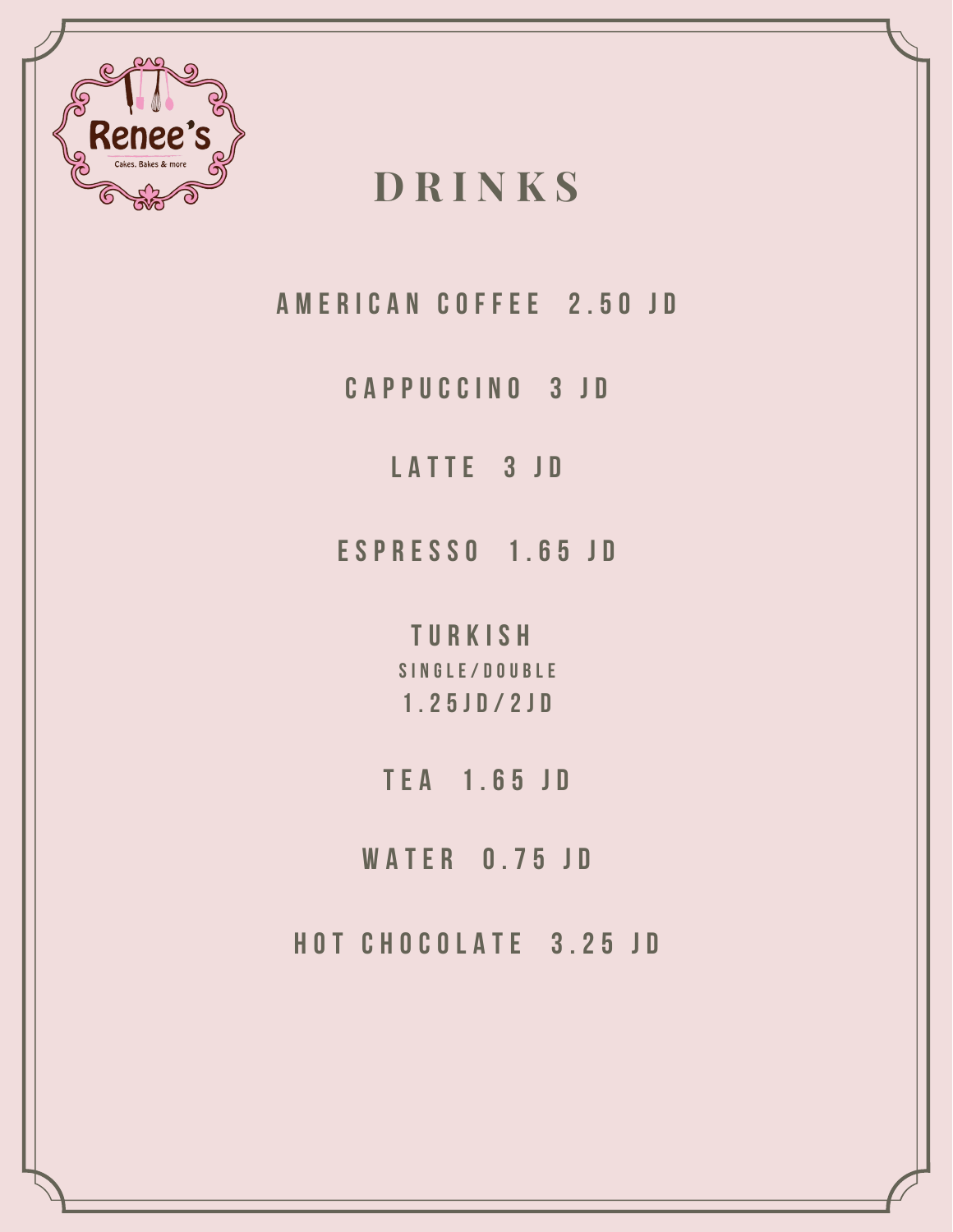



**S W E E T E S T P L A C E I N T O W N**

#### **CARROT CAKE 3.95 JD**

Our carrot cake is wonderfully moist, tender and super delicious & is covered in homemade cream cheese frosting for the perfect classic cake.

#### **CHOCOLATE CAKE 3.50 JD**

Moist & fluffy chocolate cake layered up with creamy frosting it's guaranteed to make every chocolate lover fall head over heel in love.

#### **RED VELVET 3.75 JD**

Our moist and tangy homemade red velvet cake is layered with a fluffy cream cheese frosting for a classic dessert to keep you coming back for more.

#### **TRIO CHOCOLATE MOUSSE 4 JD**

The dream of every chocolate lover. 3 layers of smooth and creamy mousse; Belgian dark, milk and white chocolate on top of a rich, moist cake.

#### **VANILLA CAKE 3.50 JD**

Moist vanilla cake is just what it sounds like a classic vanilla cake.

# **C A K E S B A K E D C H E E S E C A K E**

#### **CHOCOLATE CHEESECAKE 4.50 JD**

Rich, Creamy and full of decadent chocolate flavour! it's topped with more chocolate ganache for the ultimate chocolate cheesecake goodness!

#### **PLAIN CHEESECAKE 4.25 JD**

Dense, creamy New York style cheesecake is a slice of dessert heaven! It's rich, velvety with a classic graham cracker crust that you'll savour every bite of.

## **T A R T S**

#### **BANOFFEE PIE 3.75 JD**

Combines a crunchy graham cracker crust, soft and sweet toffee, thick slices of fresh banana, and a mountain of pillowy whipped cream. Classically delicious, it's a sure favourite of ours here at Renee's.

#### **FRUIT TART 3.50 JD**

A buttery shortbread crust, a creamy vanilla custard and heaps of fresh fruit.